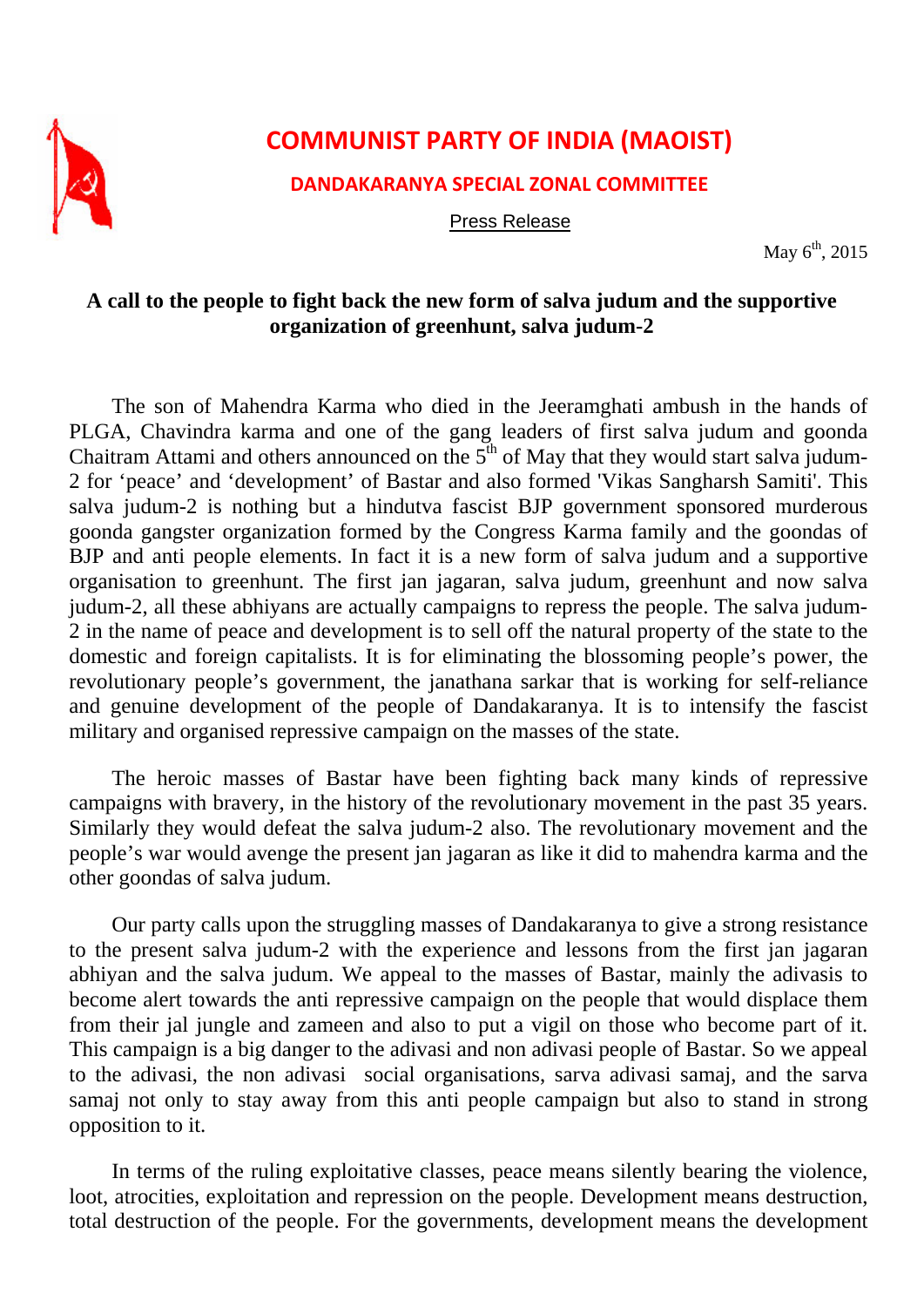of domestic and foreign industrial corporations, the development of landlords, the development of leaders and bureacrats. Development means in their sense, mega industries, big projects, big dams, special economic zones, industrial corridors, atomic projects, air defense, military hub, military training school, light studded roads, super highways, 5 star hotels, sky scrappers, mobile towers, corporate banks, police stations and camps and nothing else. Development means displacement of the people. Our party understands that actual development is food, clothing, water, shelter, land, education, health, employment, irrigation and other such basic amenities to the majority of the people of the country.

The bitter experience of the first jan jagaran of 1990-`91, the second jan jagaran abhiyan of 1997-`98, the military, organised salva judum that was initiated in 2005 June and went on for four years, the countrywide fascist military repressive campaign operation greenhunt that started in 2009, the present campaign involves uncountable atrocities on the people, murders, massacres, fake encounters, encounters, sexual atrocities on women, loot, burning of houses, fake arrests, putting people in jail, long and life imprisonments, destruction of hundreds of villages, forcing people into concentration camps in the name of relief camps. In fact they are nothing but strategic hamlets. Migration of more than a lakh of people from Bastar to Telangana and Orissa out of terror and fear, tens of thousands of people becoming homeless and forced to take shelter in the forest and other such things are not only known to the people of Bastar, but also to the people of the country and the world. Thousands of adivasi youth were forced to become SPOs out of fear, terror and greed. This is nothing but making them pluck the eyes with their own fingers. It should be noted that first salva judum too was propagated to be a peace campaign.

Strong people's movement and people's war gave a stiff resistance to all these campaigns and would continue to resist. Progressive and democratic intellectuals, writers, teachers, lawyers, media persons raised their voice against the fascist military, organised repression campaign salva judum and came on to the roads. They took up a legal fight. It became inevitable for the government to stop salva judum. Under the leadership of the party, PLGA, janathana sarkars, mass organisations and the masses are making uncountable sacrifices to resist the present greenhunt operation. The proletariat organisations, maoist parties and organisations, human rights organisations, intellectuals, progressive and democratic people and media of the country and over the world are coming forward in an unprecedented manner to protest the fascist repressive campaign and in support to the people's war in India.

We appeal to the progressive, democratic intellectuals, writers, teachers, lawyers, media persons, human rights organisations of the country and the world to come on to the roads in protest to the anti people, fascist organised campaign, raise their voice and come forward to protect the jal jungle and zameen, the natural resources, environment and the survival and identity of the adivasis. SPOs who joined the government forces out of fear or greed, did anti people activities for a while and later realising their mistake surrendered to the people. They asked excuse for their mistakes and are living among the people. Our party appeals to and gives an opportunity to those persons who out of their weakness and out of greed and pressure, stood against the people's movement, to come and meet the people, admit their mistakes, ask excuse and live a normal and happy life.